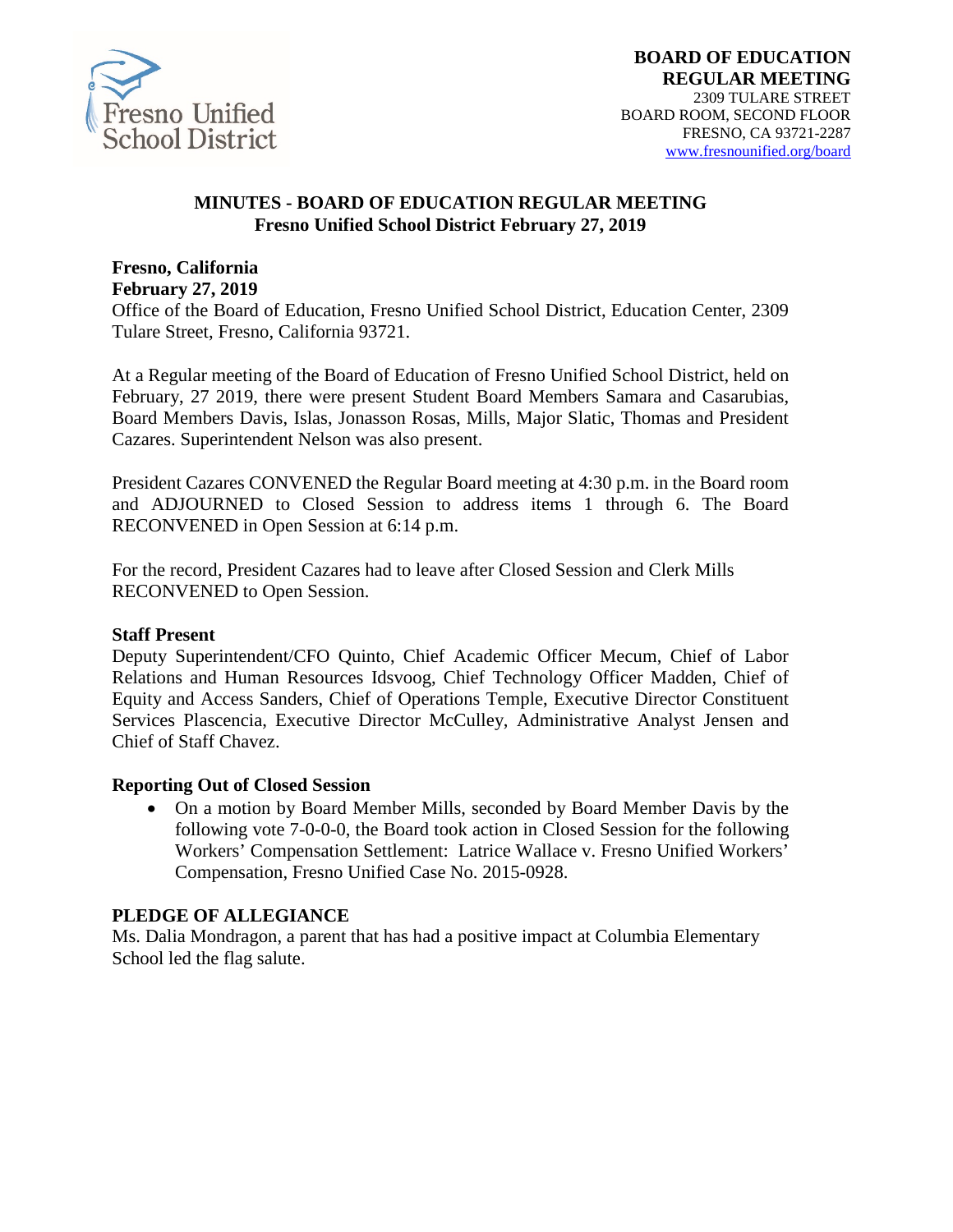# **HEAR Reports from Student Board Representatives**

Noelle Mendoza and Rachel Perry, ASB representatives from Hoover High School shared how they continue to work on their Human Element project to reach a larger audience, as of now, they have ideas to create an Instagram page called FresnoKind. Also, they asked schools to bring in book donations for the Chamber of Commerce, and shared, that during March Madness they will have lunch activities every day in the quad, along with Breaking Down the Wall.

Students from Tioga Middle School were present and spoke about what they love about being a student at their school.

#### **HEAR Report from Superintendent**

- Highlighted celebrating Read Across America in honor of Dr. Seuss' birthday. During this week, educators donned their funny Dr. Seuss outfits, hats, colored hair and even socks to help celebrate the joy of reading. Students, community leaders, college athletes, district staff, board members and others got together, all in an effort to bring reading to life for our elementary students.
- Superintendent shared that the Association of California School Administrators or ACSA – Region IX recognized several top leaders from throughout the Central Valley at their annual awards banquet. This year, Fresno Unified had several administrators who were recognized. Congratulations to: Vang Pao Principal – Yua Lee; Central Office Administrator – Holland Locker; Classified Leader from Operations – Alex Belanger; Adult Education Administrator – Raine Bumatay; Student Services – Amy Hardcastle
- Superintendent shared that two of our Fresno Unified schools have been named a 2019 California Distinguished School. Congratulations to Baird Middle School and Design Science Early College High School. They are among 162 middle and high schools throughout California who were given this distinction, based on their academic performance and progress as well as their successful school climate. Both schools will be celebrated at a special awards ceremony in Anaheim this April.
- Superintendent thanked the Board for their recent investments in high school weight rooms. Phase one, which included Duncan, Fresno High, and Edison are complete. Phase two is underway and over the next months, we expect our comprehensive high schools to be completed.
- Last, Superintendent acknowledged and thanked board secretary, Jennifer Aguilar. This was Jennifer's last board meeting as she has taken a new position and will be supporting our Chief Academic Officer.

#### **OPPORTUNITY for Public Comment on Consent Agenda Items**

There were no members of the public wishing to speak at this portion of the Agenda.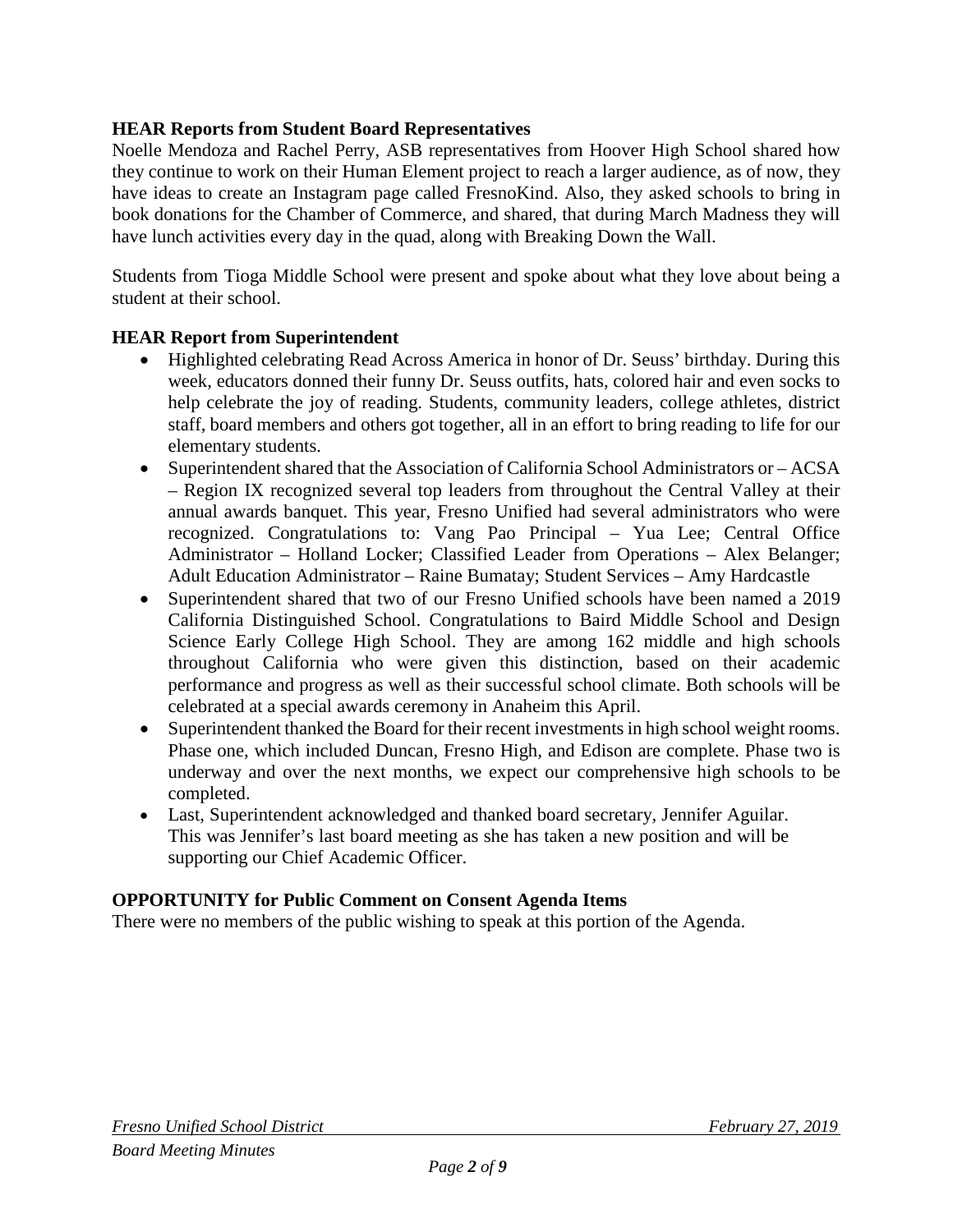# **A. CONSENT AGENDA**

#### **A-1, APPROVE Personnel List APPROVED as recommended,** the Personnel List, Appendix A, as submitted.

#### **A-2, ADOPT Findings of Fact and Recommendations of District Administrative Board**

**ADOPTED as recommended**, the Findings of Fact and Recommendations of District Administrative Panels resulting from hearings on expulsion and readmittance cases conducted during the period since the February 13, 2019 Regular Board Meeting.

## **A-3, APPROVE Minutes from Prior Meeting APPROVED as recommended,** the draft minutes for the January 28, 2019 Special Board Meeting.

#### **A-4, ADOPT Resolution Proclaiming March as 2019 Women's History Month ADOPTED as recommended,** it is recommended the Board adopt a resolution proclaiming March 2019 as Women's History Month. Women's History Month is a time to recognize, honor and celebrate the achievements of the American Woman.

For the record, there were comments by the Board a the wonderful women working in the district and sitting on the Board. Young women were encouraged to be strong, go to school, get educated and to continue to shatter glass ceilings.

Board Member Davis moved for approval, seconded by Member Jonasson Rosas which carried a 6-0-1-0 vote as follows: AYES: Board Members: Davis, Islas, Jonasson Rosas, Mills, Major Slatic, Thomas. ABSENT: Board President Cazares.

#### **A-5, ADOPT Variable Term Waiver Request for Rafael Chavez, Sandra Garcia, Marina Nuno, and Patricia Tapia**

**ADOPTED as recommended,** the Variable Term Waiver requests for Rafael Chavez, Sandra Garcia, Marina Nuno and Patricia Tapia to serve as Dual Immersion Multiple Subject teachers. The Education Code 44225(m) allows the commission to grant waivers to fill in an area deemed hard-to-fill.

## **A-6, ADOPT Variable Term Waiver for Career Technical Education Credential Holders**

**ADOPTED as recommended**, the Variable Term Waiver for Career Technical Education (CTE) Credential holders. The Commission on Teacher Credentialing (CTC) has stated the Preliminary CTE credential holders should be issued a Variable Term Waiver for the English Learner Authorization until the CTE program is completed. The English Learner classes are embedded in the CTE program. Individuals will not have the English Learner authorization stated on their credential document until the CTE program is completed and the clear credential is issued.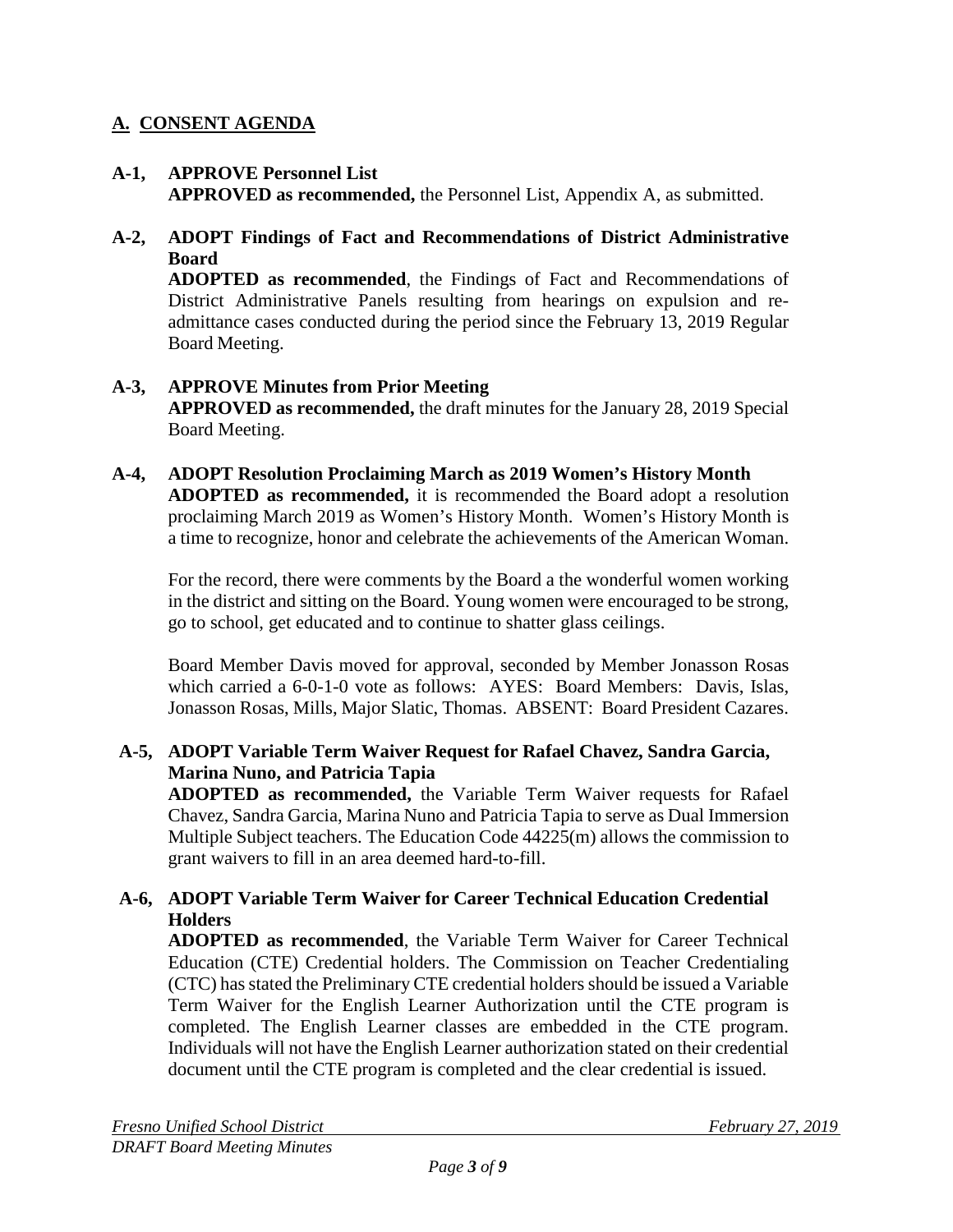# **A-7, APPROVE Addendum to the Center for Advanced Research and Technology Operating Agreement**

**APPROVED as recommended,** an addendum between Fresno and Clovis Unified School Districts for the Center for Advanced Research and Technology (CART). The current Operating Agreement between Fresno and Clovis Unified does not currently provide for major maintenance repair and/or replacement of CART Facilities.

For the record, there were comments/questions by the Board pertaining to how maintenance and repairs are paid according to the agreement. Concerns that language in the agreement extends beyond maintenance and repairs to the addition of facilities, and student enrollment at CART.

Board Member Jonasson Rosas moved for approval of the addendum with modifications to delete additions to existing CART facilities, seconded by Member Mills which carried a 6-0-1-0 vote as follows: AYES: Board Members: Davis, Islas, Jonasson Rosas, Mills, Major Slatic, Thomas. ABSENT: Board President Cazares.

# **A-8, APPROVE Award of Bid 19-21 Sections A and B, Fremont Elementary School and Baird Middle School Boiler and Chiller Replacement**

**APPROVED as recommended,** bid 19-21 Sections A and B, to replace the boiler and chiller at Fremont Elementary School and Baird Middle School. The equipment is recommended for replacement based on "worst first" evaluation of greatest need that includes the totality of factors including age, condition as indicated by cost of repairs, regulatory requirements, and health and safety considerations. The new equipment will improve energy efficiency, and cooling and heating capacity and reliability. Staff recommends award to the lowest responsive, responsible bidder: Sections A and B: Strategic Mechanical, Inc. (Fresno, California) \$508,000.

# **A-9, APPROVE Language Learning Project Grant Independent Contractor Services Agreements**

**APPROVED as recommended,** four Independent Contractor Service Agreements for Dual Language Learning experts supporting the Language Learning Project grant. The California Department of Education granted Fresno Unified School District \$995,900. The goal of the Language Learning Project is to improve professional development and training for early learning educators to better support the needs of young Dual Language Learners (DLLs) ages birth to 5.

For the record, there were comments/questions by student member Casarubias pertaining to the difference between the district's dual language ELA program and the Language Learning Project.

Board Member Davis moved for approval, seconded by Member Mills which carried a 5-0-1-1 vote as follows: AYES: Board Members: Davis, Islas, Mills, Major Slatic, and Thomas. ABSENT: Board President Cazares. ABSTAINED: Board Member Jonasson Rosas.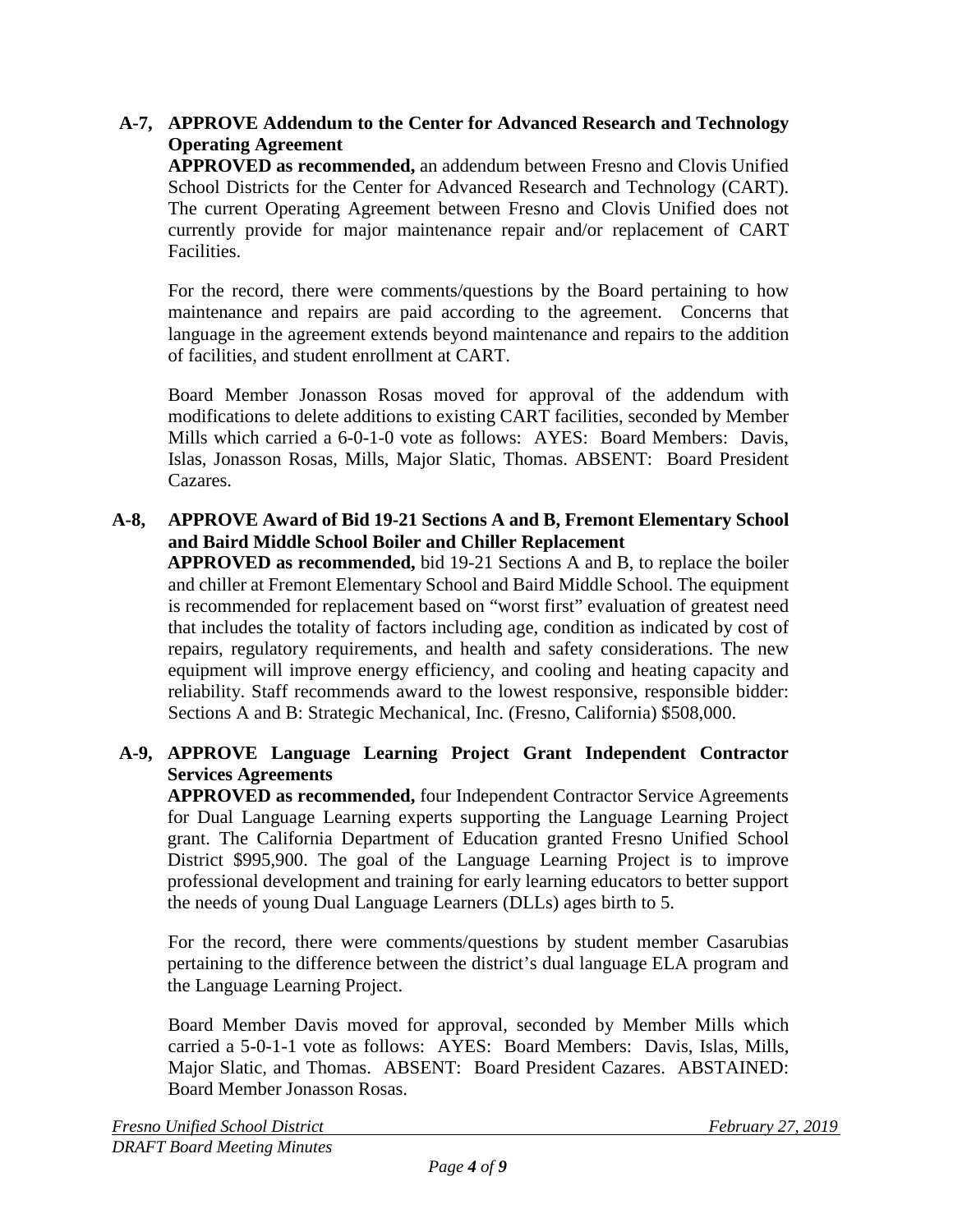#### **A-10, DENY Claim #GL18-1213-2402**

**DENIED as recommended,** a Claim for Damages by a Minor, case #GL18-1213- 2402.

## **A-11, DENY Claim #GL19-0129-2460**

**DENIED as recommended,** a Claim for Damages by Mary Ellen Martinez on behalf of Minor, case #GL19-0129-2460.

#### **A-12, RATIFY Change Orders for the Projects Listed Below**

**RATIFIED as recommended,** Change Orders for the following projects:

Bid 18-26 Balderas, Centennial, Leavenworth Elementary Schools, and Edison High School, Portable Classrooms Relocation and Infrastructure

Change Order(s) presented for ratification: \$ 110,443

Bid 18-33R Fort Miller Middle School Gymnasium Make-up Air Units Replacement Rebid

Change Order(s) presented for ratification: \$ 2,843

Bid 18-38 Addicott, Columbia, Kirk, Robinson, Thomas, and Vang Pao Elementary Schools Portable Classrooms Relocation and Infrastructure

Change Order(s) presented for ratification: \$ 49,227.

#### **A-13, RATIFY Purchase Orders from December 1, 2018 through December 31, 2018 – Primary Report and Zero Dollar Contracts**

**RATIFIED as recommended,** purchase orders issued from December 1, 2018 through December 31, 2018. Two agenda items presented to ratify purchase orders. The first agenda item includes the Primary Report with all purchase orders issued during the reported dates with the exception of those that may present a potential conflict of interest for an individual Board member. All remaining purchase orders are covered in the Supplemental Report and presented as a second agenda item. By segregating purchase orders in this manner, Board members with potential conflicts of interest can abstain from taking action on the Supplemental Report while still voting along with the rest of the Board on the Primary Report. Also attached and included for ratification is a list of zero dollar contracts that specify terms but where no funds will be exchanged between Fresno Unified and other entities.

#### **A-14, RATIFY Purchase Orders from December 1, 2018 through December 31, 2018 – Supplemental Report**

**RATIFIED as recommended,** purchase orders issued from December 1, 2018 through December 31, 2018. Two agenda items presented to ratify purchase orders. The first agenda item includes the Primary Report with all purchase orders issued during the reported dates with the exception of those that may present a potential conflict of interest for an individual Board member. All remaining purchase orders are covered in the Supplemental Report and presented as a second agenda item. By segregating purchase orders in this manner, Board members with potential conflicts of interest can abstain from taking action on the Supplemental Report while still voting along with the rest of the Board on the Primary Report.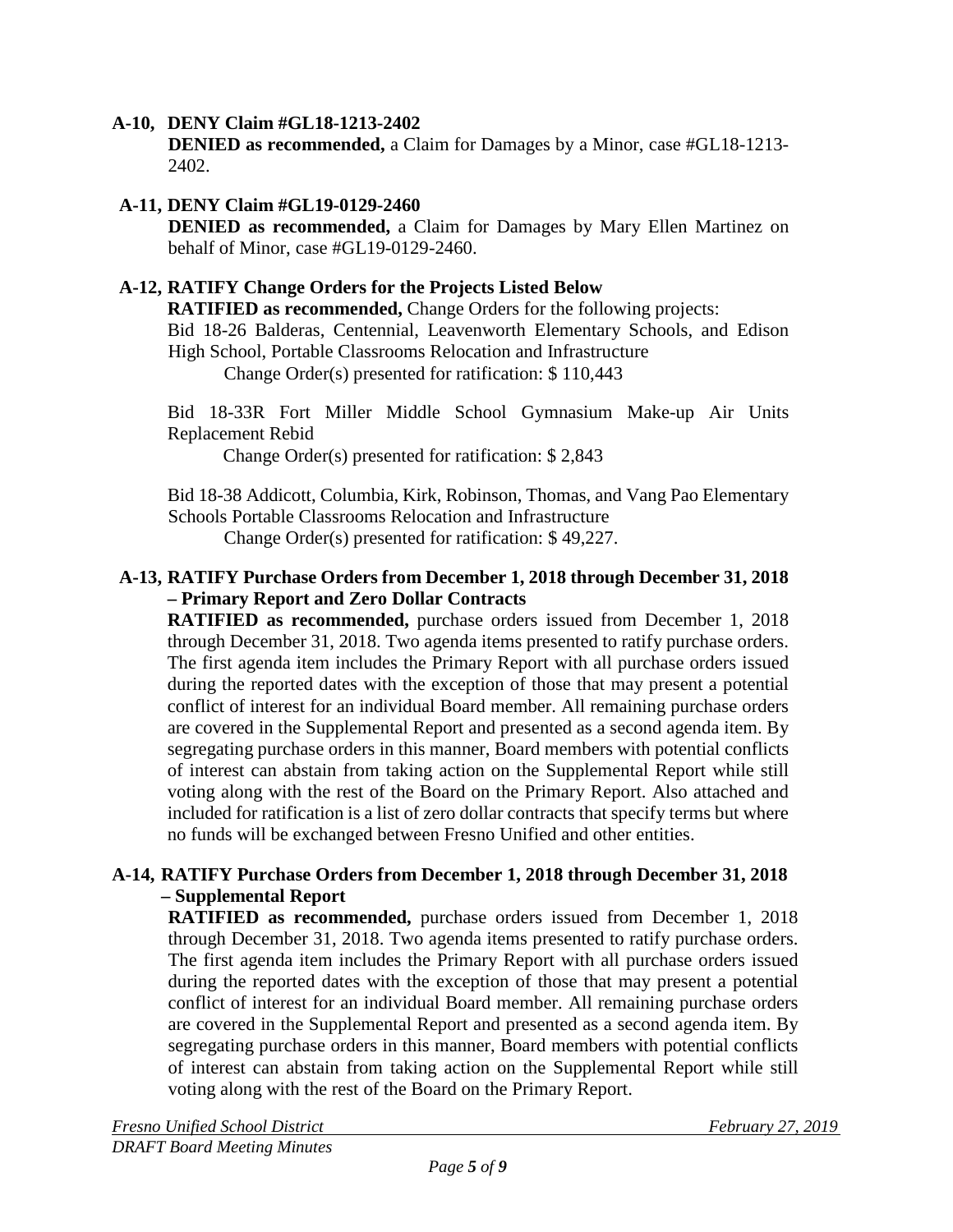**Prior to the vote Board Member Mills made the following statement:**

*Item A-14 on tonight's Agenda contains purchase orders from PG&E. I have financial investments that are valued at or above the reporting threshold in PG&E. Therefore, in the interest of full transparency, I am abstaining from this vote pursuant to Board Bylaw 9270.*

Board Member Davis moved for approval, seconded by Member Islas which carried a 5-0-1-1 vote as follows: AYES: Board Members: Davis, Islas, Jonasson Rosas, Major Slatic, and Thomas. ABSENT: Board President Cazares. ABSTAINED: Member Mills.

# **END OF CONSENT AGENDA (ROLL CALL VOTE)**

# **UNSCHEDULED ORAL COMMUNICATIONS**

**Andrew Fabela** – Spoke about teachers placed in courses in which they are ill-equipped to teach.

**Jessica Mahoney** – Spoke about Burger King incident near McLane High School. A member of the staff was available to speak with Ms. Mahoney.

**Brenda Bautista** – Spoke about access to the Master Plan for English Learner Success. Would like a copy in Spanish to be available in school libraries and the front office. A member of the staff was available to speak with Ms. Bautista.

**Francisca Albas** – Spoke about access to the Master Plan for English Learner Success. Would like a copy in Spanish to be available in school libraries and the front office. Thanked Mrs. Maldonado for being available to the parents to explain, in Spanish, points of the master plan.

**Alicia Aleman** – Spoke about access to the Master Plan for English Learner Success. Would like a copy in Spanish to be available in school libraries and the front office.

**Gloria Gonzalez** – Spoke about access to the Master Plan for English Learner Success. Thanked Ms. Maldonado and Mr. Berumen for being available to meet with parents.

**Adela Moreno** – Spoke about access to the Master Plan for English Learner Success. Would like a copy to be available in school libraries and front office.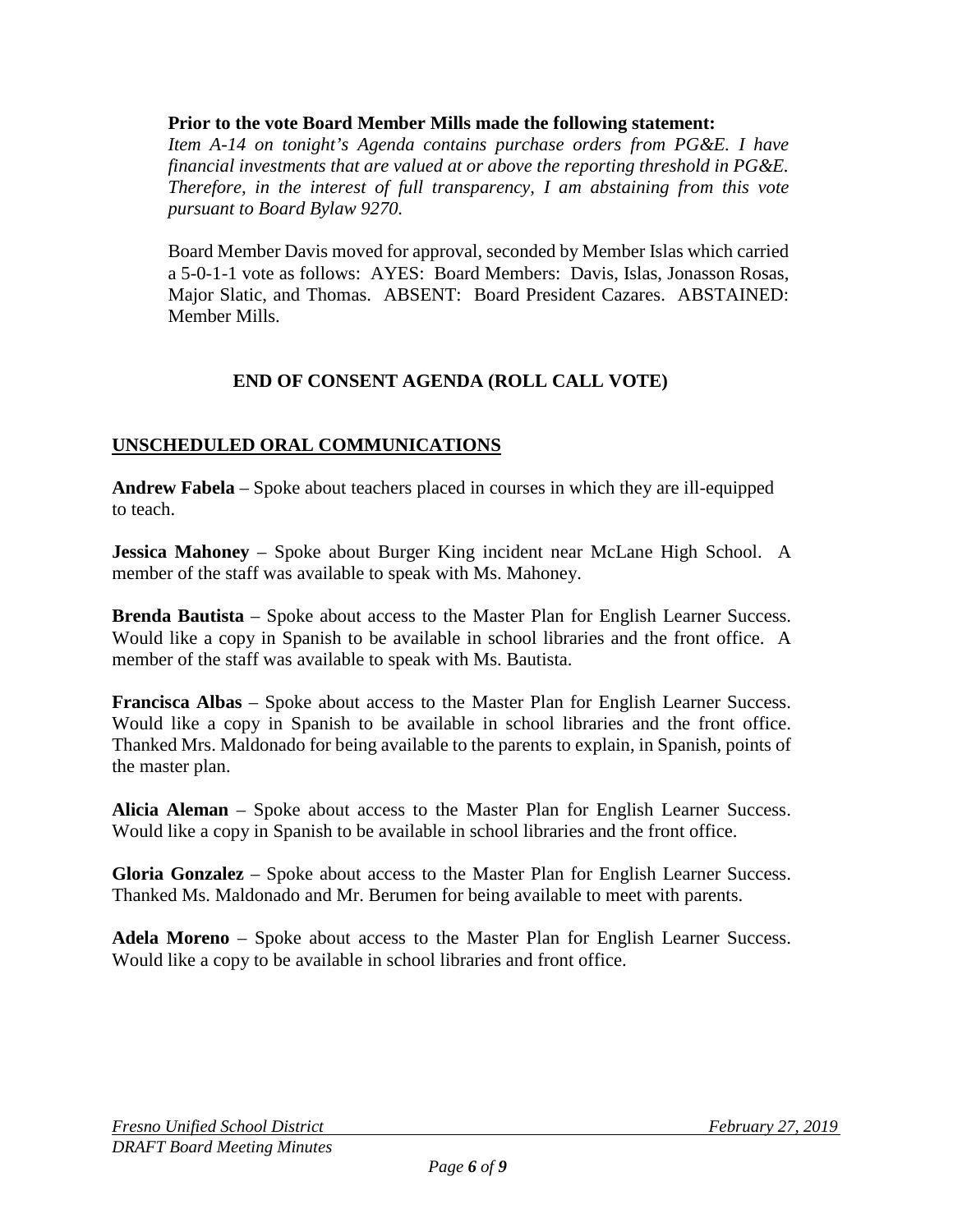# **B. CONFERENCE/DISCUSSION AGENDA**

#### **Agenda Item B-15, DISCUSS and APPROVE Grant Application to the California Department of Education for Low-Performing Students Block Grant**

Requesting Board approval for a grant application to the California Department of Education (CDE) for the Low-Performing Students Block Grant Funds. Funds will be used to close the literacy gap for African American students with high quality reading interventions in partnership with Springboard Collaborative and its proven reading program models. Presentation by Executive Director Wendy McCulley.

#### **An opportunity was provided for the public to speak to Agenda Item B-15.**

**Erin Williams** – Spoke about her involvement with the summer reading program.

**Jacque Corneia** – Spoke about the results of the summer reading program and seeing the process and progress step by step. Parent involvement.

**Kevin Tatum, Jr.** – Spoke about parent participation in the summer reading program. Appreciated the opportunity to be involved in this program.

For the record, there were comments/questions by Board members regarding Agenda Item B-15. A summary is as follows: How does the program manager positon fit into the structure of the district? How will program manager position be funded? Pace of program expansion? Difference between SpringBoard CollegeBoard and Springboard Collaborative. Year five budget for expansion? What needs to take place to expand the program for all students across the district? How competitive is this grant? Executive Director Wendy McCulley was available to provide clarification.

Member Davis moved for approval, seconded by Member Thomas, which carried a vote 6-0-1-0 as follows: AYES: Board Members: Davis, Islas, Jonasson Rosas, Mills, Major Slatic, and Thomas. ABSENT: Board President Cazares.

#### **Agenda Item B-16, PRESENT and DISCUSS the 2019/20 Local Control and Accountability Plan Feedback**

Senate Bill (SB) 97 requires that "a governing board of a school district shall consult with teachers, principals, administrators, other school personnel, local bargaining units of the district, parents and pupils in developing the Local Control and Accountability Plan". Staff will present and discuss the input received from our stakeholders in preparation for 2019/20 budget discussions.

For the record, at this point in the Agenda, Aurelia Clark who retired from Fresno Unified (Administrative Services Department) was recognized for her 41 years of service.

# **An opportunity was provided for the public to speak to Agenda Item B-15.**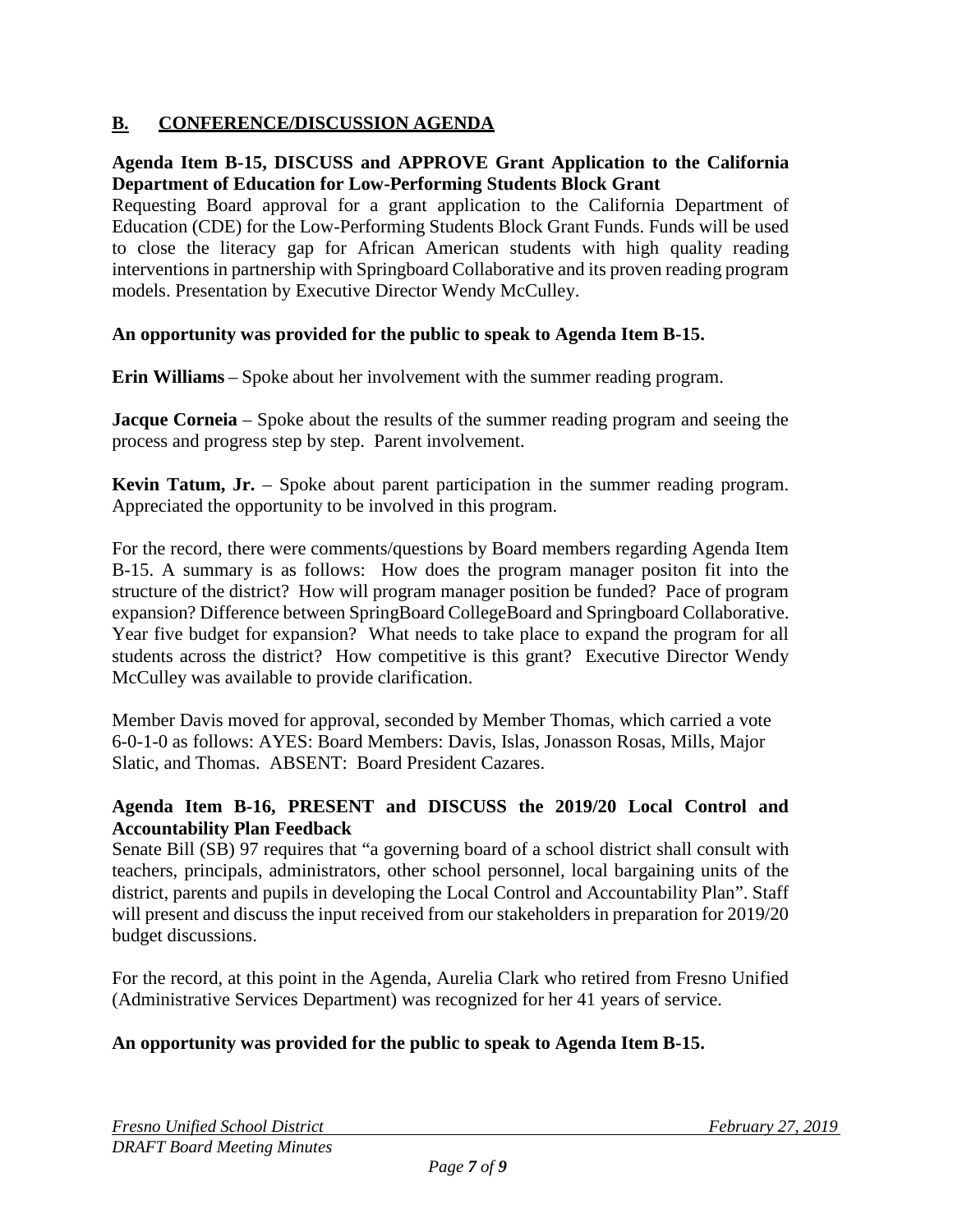**Shawn Albert** – Spoke about the four goals of the district in relation to specialty schools and vice principal staffing.

**Andrew Fabela** – Spoke about the PAR program; collaboration with public libraries; collaboration with the Fresno Police Department and ShotSpotter; and computer carts to school libraries.

For the record, there were comments/questions by Board members regarding Agenda Item B-16. A summary is as follows: communication to stakeholders; partnerships with community based organizations to maximize outreach opportunities; feedback from foster youth round tables; actions taken to satisfy student needs/requests; feedback from community engagement meetings; comparing student/parent feedback to staff feedback. Executive Directors Santino Danisi and Ambra Dorsey were available to provide clarification. No action required on this item.

#### **Agenda Item B-17, PRESENT and DISCUSS the 2019/20 Strategic Budget Development**

At the January 16, 2019, January 30, 2019, and February 13, 2019 Board of Education meetings, the 2019/20 Governor's Proposed Budget and the District's preliminary strategic budget development were discussed. On February 27, 2019 staff and the Board will continue budget development discussions.

## **An opportunity was provided to the public to speak to Agenda Item B-17**.

No members of the Public wished to speak to this item.

For the record, there were comments/questions by Board members regarding Agenda Item B-17. A summary is as follows: cost of parking and possibility of in-house parking; risk management/health fund; resources to implement recommendations; metrics for tracking performance data; developing automated services; request for a list of afterschool and also intervention programs being used in elementary, middle, and high schools; qualifications for afterschool and extended day programs; availability and start time of afterschool programs; expansion of CTE opportunities. Deputy Superintendent and Chief Financial Officer Ruth F. Quinto, Executive Director Kim Kelstrom, Assistant Superintendent Maria Maldonado, and Executive Director Sally Fowler were available to provide clarification. No action required on this item.

# **C. RECEIVE INFORMATION & REPORTS**

The Board was in receipt of the following items:

- Agenda Item C-18, Proposed Revisions for Board Policies (BP) 5141.52, 5144, 6142.3 (NEW), 6152.1 (NEW), and 6178
- Agenda Item C-19, Fresno Unified School District's Second Quarterly Investment Report for Fiscal Year 2018/19
- Agenda Item C-20, Constituent Services Quarterly Reporting